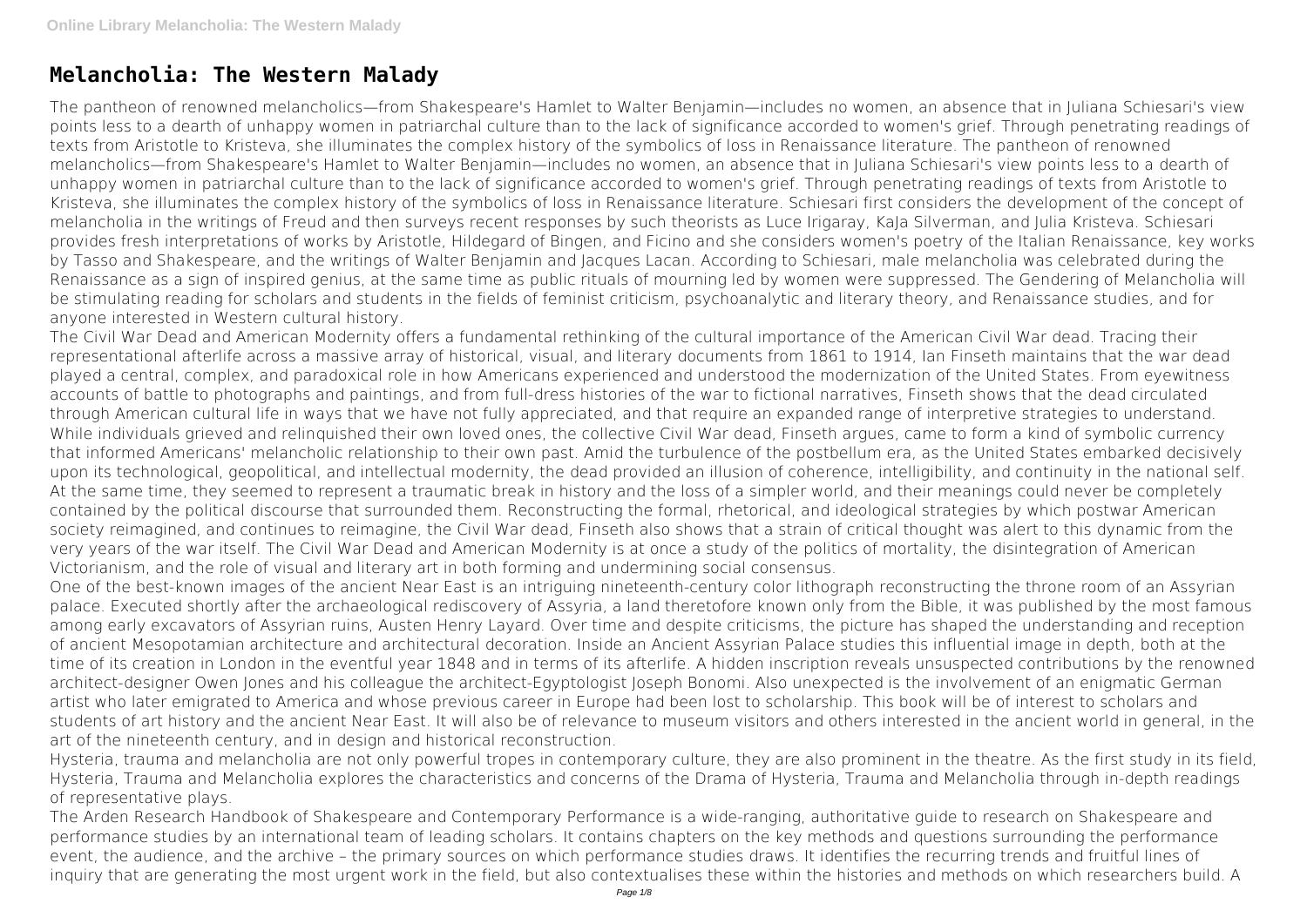central section of research-focused essays offers case studies of present areas of enquiry, from new approaches to space, bodies and language to work on the technologies of remediation and original practices, from consideration of fandoms and the cultural capital invested in Shakespeare and his contemporaries to political and ethical interventions in performance practice. A distinctive feature of the volume is a curated section focusing on practitioners, in which leading directors, writers, actors, producers, and other theatre professionals comment on Shakespeare in performance and what they see as the key areas, challenges and provocations for researchers to explore. In addition, the Handbook contains various sections that provide nonspecialists with practical help: an A-Z of key terms and concepts, a guide to research methods and problems, a chronology of major publications and events, an introduction to resources for study of the field, and a substantial annotated bibliography. The Arden Research Handbook of Shakespeare and Contemporary Performance is a reference work aimed at advanced undergraduate and graduate students as well as scholars and libraries, a guide to beginning or developing research in the field, and an essential companion for all those interested in Shakespeare and performance. Beyond Illness

Performative Maladies in Contemporary Anglophone Drama

Being Brains Locating Nordic Noir From Melancholia to Depression World-Making Renaissance Women

**In Galen's Theory of Black Bile: Hippocratic Tradition, Manipulation, Innovation Keith Stewart analyses Galen's characterisation of black bile to understand the different ways it is used in his arguments that cannot always be reconciled with the content of his sources. 400 years after The Anatomy of Melancholy, this book guides readers through Renaissance medicine's disease of the mind. SHORTLISTED FOR THE SAMUEL JOHNSON PRIZE FOR NON-FICTION 2015 WINNER OF THE JERWOOD PRIZE âe~Mercurially brilliantâe(tm) Will Self 'A richly complex portayal of the ways we live today' TLS âe~A delightfully tender and humane guide to transformations that might amaze Ovid and new forms of nostalgia to rival Proustâe(tm) Alexandra Harris âe~Entertaining and insightfulâe(tm) Sunday Times âe~Elegant and artfulâe(tm) Financial Times A constellation of everyday digital phenomena is rewiring our inner lives. We are increasingly coaxed from the three-dimensional containment of our pre-digital selves into a wonderful and eerie fourth dimension, a world of ceaseless communication, instant information and global connection. Our portals to this new world have been wedged open, and the silhouette of a figure is slowly taking shape. But what does it feel like to be four-dimensional? How do digital technologies influence the rhythms of our thoughts, the style and tilt of our consciousness? What new sensitivities and sensibilities are emerging with our exposure to the delights, sorrows and anxieties of a networked world? And how do we live in public, with these recoded private lives? Tackling ideas of time, space, friendship, commerce, pursuit and escape, and moving from Hamlet to the ghosts of social media, from Seinfeld to the fall of Gaddafi, from Facebook politics to Oedipus, The Four-Dimensional Human is a highly original and pioneering portrait of life in a digital landscape. An interdisciplinary examination of nineteenth-century French art pertaining to religion, exile, and the nation's demise as a world power, this study concerns the consequences for visual culture of a series of national crises—from the assault on Catholicism and the flight of émigrés during the Revolution of 1789, to the collapse of the Empire and the dashing of hope raised by the Revolution of 1830. The central claim is that imaginative response to these politically charged experiences of loss constitutes a major shaping force in French Romantic art, and that pursuit of this theme in light of parallel developments in literature and political debate reveals a pattern of disenchantment transmuted into cultural capital. Focusing on imagery that spoke to loss through visual and verbal idioms particular to France in the aftermath of the Revolution and Empire, the book illuminates canonical works by major figures such as Eugène Delacroix, Théodore Chassériau, and Camille Corot, as well as long-forgotten images freighted with significance for nineteenthcentury viewers. A study in national bereavement—an urgent theme in the present moment—the book provides a new lens through which to view the coincidence of imagination and strife at the heart of French Romanticism. The book will be of interest to scholars working in art history, French literature, French history, French politics, and religious studies.**

**Dust in the Blood considers the harrowing realities of life with depression from a Christian theological perspective. In conversation with popular Christian theologies of depression that justify why this suffering exists and prescribe how people ought to relate to it, Jessica Coblentz offers another Christian approach to this condition: she reflects on depression as a wilderness experience. Weaving first-person narratives of depression, contemporary theologies of suffering, and ancient biblical tales of the wilderness, especially the story of Hagar, Coblentz argues for and contributes to an expansion of Christian**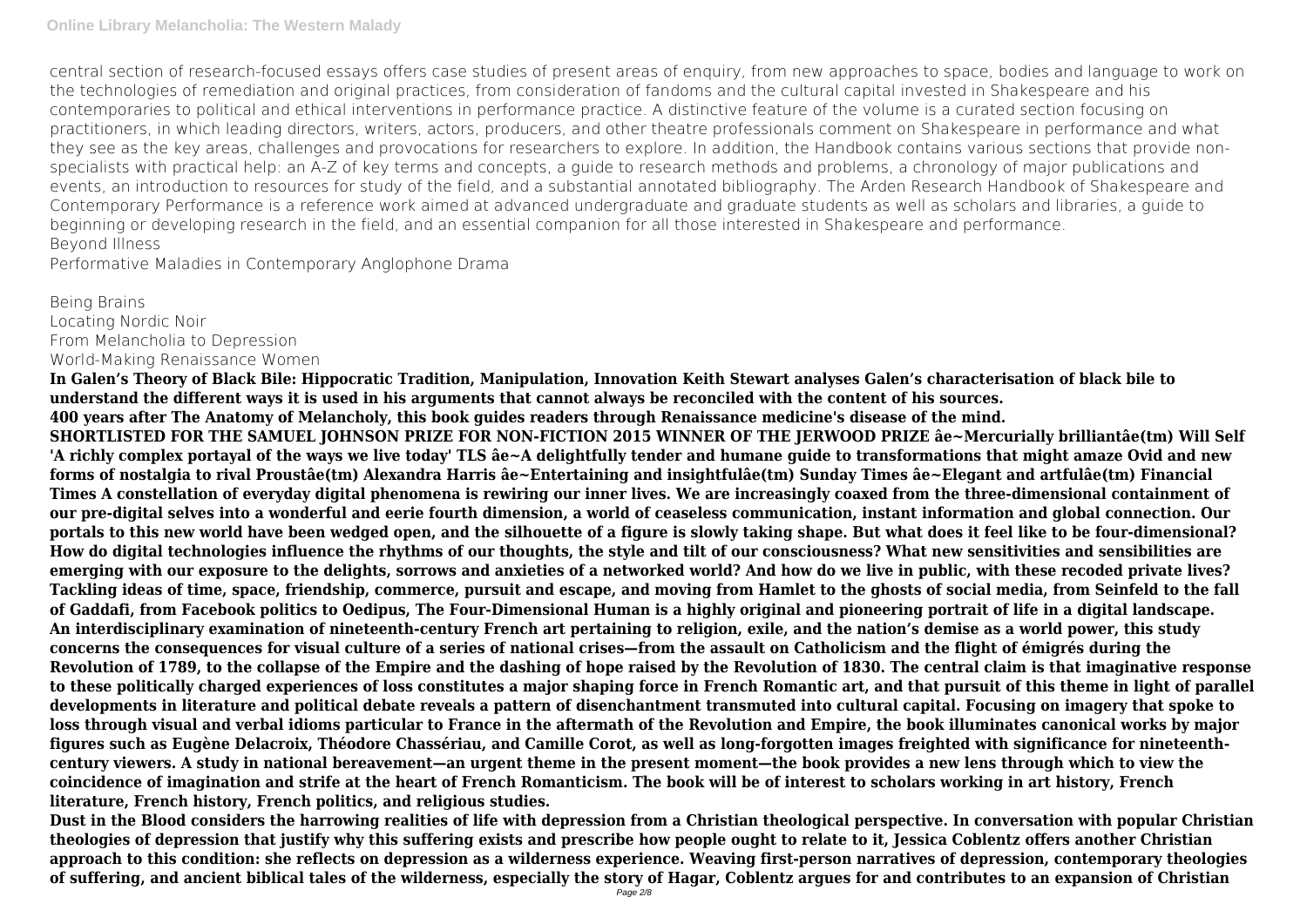**ideas about what depression is, how God relates to it, and how Christians should understand and respond to depression in turn. Dreams, Sleep, and Shakespeare's Genres**

**Bible and Bedlam**

**Loss in French Romantic Art, Literature, and Politics**

**Dust in the Blood**

**Knowledge and Context in Tibetan Medicine**

**Ten Timeless Truths**

**The History of a Psychological Concept**

*This collection affirms the shaping authority of early modern women in literature and culture, evident well beyond their own moment. MelancholiaThe Western MaladyCambridge University Press*

*This book brings together, in a novel and exciting combination, three authors who have written movingly about mourning: two medieval Italian poets, Dante Alighieri and Francesco Petrarca, and one early twentieth-century French novelist, Marcel Proust. Each of these authors, through their respective narratives of bereavement, grapples with the challenge of how to write adequately about the deeply personal and painful experience of grief. In Jennifer Rushworth's analysis, discourses of mourning emerge as caught between the twin, conflicting demands of a comforting, readable, shared generality and a silent, solitary respect for the uniqueness of any and every experience of loss. Rushworth explores a variety of major questions in the book, including: what type of language is appropriate to mourning? What effect does mourning have on language? Why and how has the Orpheus myth been so influential on discourses of mourning across different time periods and languages? Might the form of mourning described in a text and the form of closure achieved by that same text be mutually formative and sustaining? In this way, discussion of the literary representation of mourning extends to embrace topics such as the medieval sin of acedia, the proper name, memory, literary epiphanies, the image of the book, and the concept of writing as promise. In addition to the three primary authors, Rushworth draws extensively on the writings of Sigmund Freud, Julia Kristeva, Jacques Derrida, and Roland Barthes. These rich and diverse psychoanalytical and French theoretical traditions provide terminological nuance and frameworks for comparison, particularly in relation to the complex term melancholia.*

*This book explores how Shakespeare uses images of dreams and sleep to define his dramatic worlds. Surveying Shakespeare's comedies, tragedies, histories, and late plays, it argues that Shakespeare systematically exploits early modern physiological, religious, and political understandings of dreams and sleep in order to reshape conventions of dramatic genre, and to experiment with dream-inspired plots. The book discusses the significance of dreams and sleep in early modern culture, and explores the dramatic opportunities that this offered to Shakespeare and his contemporaries. It also offers new insights into how Shakespeare adapted earlier literary models of dreams and sleep – including those found in classical drama, in medieval dream visions, and in native English dramatic traditions. The book appeals to academics, students, teachers, and practitioners in the fields of literature, drama, and cultural history, as well as to general readers interested in Shakespeare's works and their cultural context.*

*Solitude has always had an ambivalent status: the capacity to enjoy being alone can make sociability bearable, but those predisposed to solitude are often viewed with suspicion or pity. Drawing on a wide array of literary and historical sources, David Vincent explores how people have conducted themselves in the absence of company over the last three centuries. He argues that the ambivalent nature of solitude became a prominent concern in the modern era. For intellectuals in the romantic age, solitude gave respite to citizens living in ever more complex modern societies. But while the search for solitude was seen as a symptom of modern life, it was also viewed as a dangerous pathology: a perceived renunciation of the world, which could lead to psychological disorder and anti-social behaviour. Vincent explores the successive attempts of religious authorities and political institutions to manage solitude, taking readers from the monastery to the prisoner's cell, and explains how western society's increasing secularism, urbanization and prosperity led to the development of new solitary pastimes at the same time as it made traditional forms of solitary communion, with God and with a pristine nature, impossible. At the dawn of the digital age, solitude has taken on new meanings, as physical isolation and intense sociability have become possible as never before. With the advent of a so-called loneliness epidemic, a proper historical understanding of the natural human desire to disengage from the world is more important than ever. The first full-length account of its subject, A History of Solitude will appeal to a wide general readership. Perfection's Therapy*

*An Interdisciplinary Perspective on a Modern Affliction Steering Human Evolution*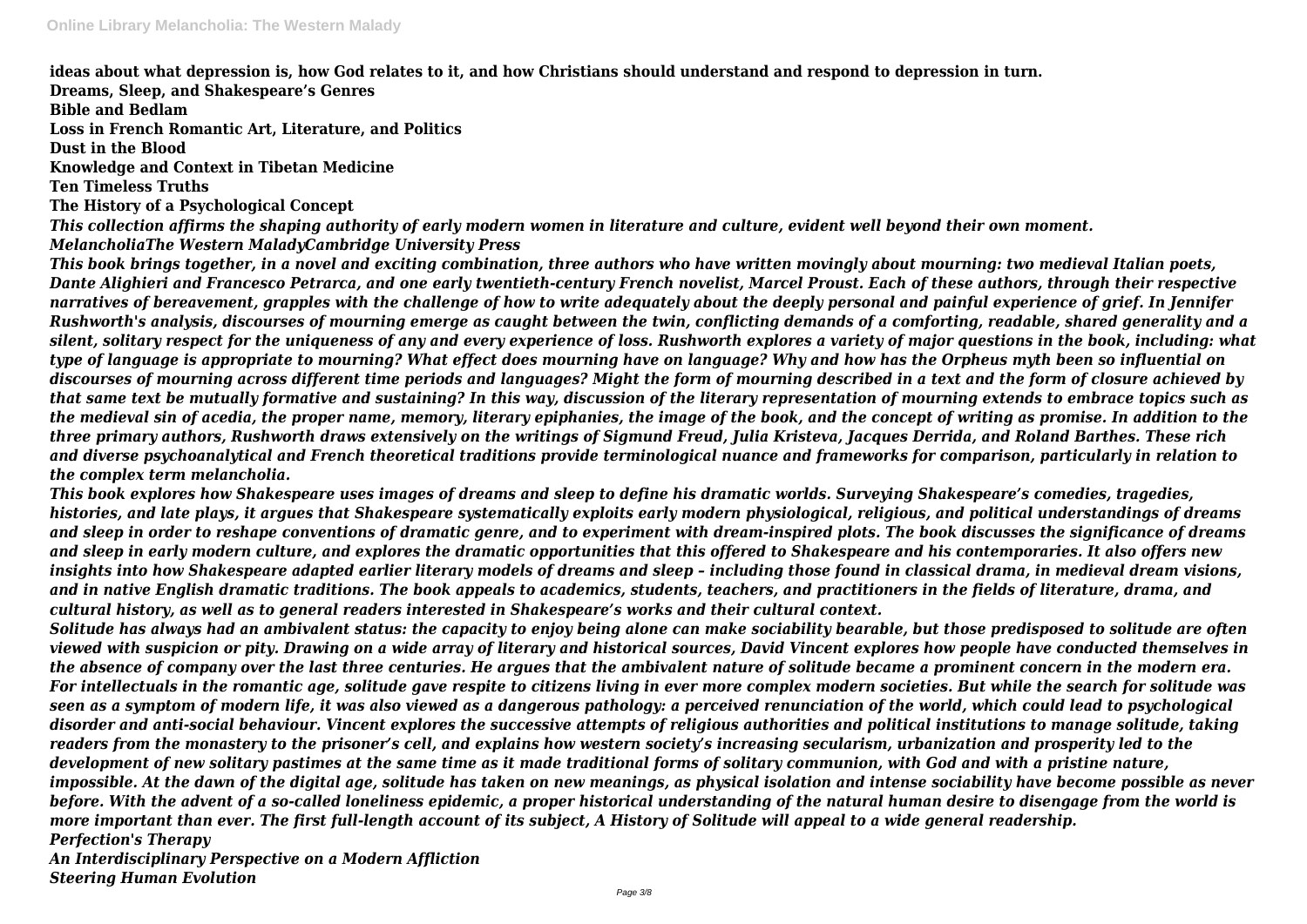## *Madness, Art, and Society European Television Crime Drama and Beyond The Gendering of Melancholia Law and Ethics*

This book traces the historical roots of psychology's 'developmental idea' back to Christian beliefs from the past two millennia.

A brilliant distillation of the key ideas behind successful self-improvement practices throughout history, showing us how they remain relevant today Self-help today is a multibillion-dollar global industry, one often seen as a by-product of neoliberalism and capitalism. Far from being a recent phenomenon, however, the practice of self-improvement has a long and rich history, extending all the way back to ancient China. For millennia, philosophers, sages, and theologians have reflected on the good life and devised strategies on how to achieve it. Focusing on ten core ideas of self-improvement that run through the world's advice literature, Anna Katharina Schaffner reveals the ways they have evolved across cultures and historical eras, and why they continue to resonate with us today. Reminding us that there is much to learn from looking at time-honed models, Schaffner also examines the ways that self-improvement practices provide powerful barometers of the values, anxieties, and aspirations that preoccupy us at particular moments in time and expose basic assumptions about our purpose and nature.

The Routledge History of Madness and Mental Health explores the history and historiography of madness from the ancient and medieval worlds to the present day. Global in scope, it includes case studies from Africa, Asia, and South America as well as Europe and North America, drawing together the latest scholarship and source material in this growing field and allowing for fresh comparisons to be made across time and space. Thematically organised and written by leading academics, chapters discuss broad topics such as the representation of madness in literature and the visual arts, the material culture of madness, the perpetual difficulty of creating a classification system for madness and mental health, madness within life histories, the increased globalisation of knowledge and treatment practices, and the persistence of spiritual and supernatural conceptualisations of experiences associated with madness. This volume also examines the challenges involved in analysing primary sources in this area and how key themes such as class, gender, and race have influenced the treatment and diagnosis of madness throughout history. Chronologically and geographically wide-ranging, and providing a fascinating overview of the current state of the field, this is essential reading for all students of the history of madness, mental health, psychiatry, and medicine. This book argues that melancholia was a culture-bound syndrome which thrived in the West because of the structure of Western medicine since the Ancient Greeks, and because of the West's fascination with self-consciousness.

Depression is amorphous. It defies easy generalization, and eludes medical and legal categories. Is it part of the self, or its predator? Can a sufferer be held responsible for their actions? This edited collection provides a holistic study of a protean illness. If the law is to regulate the lives of those who suffer from depression, it is vital that lawyers understand the condition. Drawing upon a wide-ranging expertise, this volume looks at depression from four viewpoints: that of the sufferer, the clinician, the ethicist, and the lawyer. Topics covered include the cultural history of depression; causes, epidemiology, and diagnosis; the autonomy debate; criminal responsibility; public health law; depression in the workplace; depression and children; and assisted suicide. First-hand accounts from sufferers are followed by contributions from clinicians who say what depression is, outline its demography and therapeutic options, and indicate the legal and ethical problems that trouble them the most. The essays then go on to explore legal and ethical questions in depth. This collection is essential reading for lawyers seeking a broader understanding of depression, and non-lawyers seeking an insight into the difficulty law has engaging with the condition.

Loving Justice

The Art of Self-Improvement

Legal Emotions in William Blackstone's England

Burton's Anatomy and the Mind Sciences

A User's Guide to Melancholy

Development

Melancholic Habits

*A surprising look at the role of menopause in human history—and why we should change the ways we think about it Are the ways we look at menopause all wrong? Susan Mattern says yes and, in The Slow Moon Climbs, reveals just how wrong we have been. From the rainforests of Paraguay to the streets of Tokyo, Mattern draws on historical, scientific, and cultural research to show how perceptions of menopause developed from prehistory to today. For most of human history, people had no word for menopause and did not view it as a medical condition. Rather, in traditional foraging and agrarian societies, it was a transition to another important life stage. Introducing new ways of understanding life beyond fertility, Mattern examines the fascinating "Grandmother Hypothesis," looks at agricultural communities where households relied on postreproductive women for the family's survival, and explores the emergence of menopause as a medical condition in the Western world. The Slow Moon Climbs casts menopause in the positive light it deserves—as an essential juncture and a key factor in human flourishing.*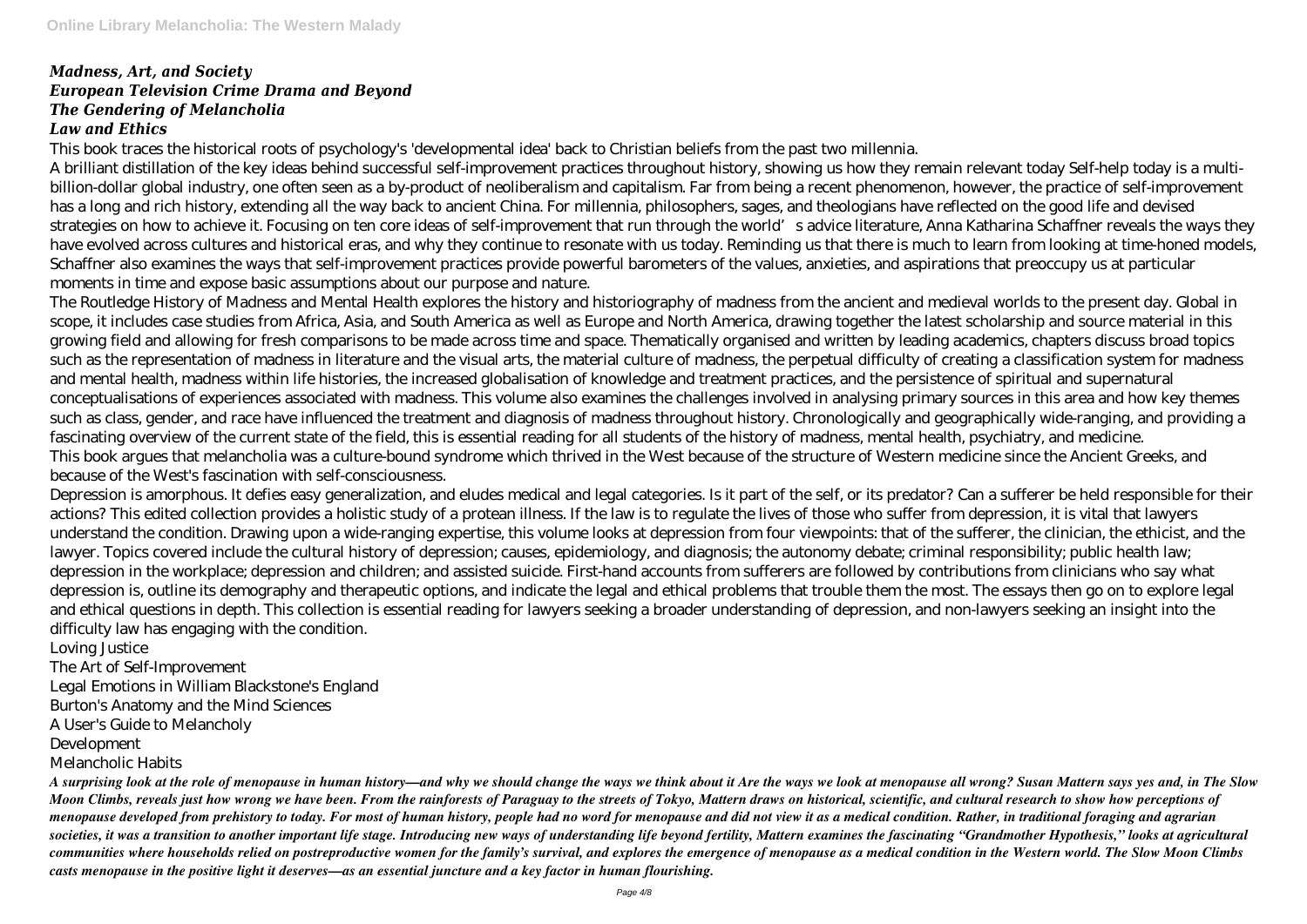*Knowledge and Context in Tibetan Medicine is a collection of essays dedicated to the description and interpretation of Tibetan medical knowledge across different historical, cultural, and intellectual contexts.*

*Today our fatigue feels chronic; our anxieties, amplified. Proliferating technologies command our attention. Many people complain of burnout, and economic instability and the threat of ecological catastrophe fill us with dread. We look to the past, imagining life to have once been simpler and slower, but extreme mental and physical stress is not a modern syndrome. Beginning in classical antiquity, this book demonstrates how exhaustion has always been with us and helps us evaluate more critically the narratives we tell ourselves about the phenomenon. Medical, cultural, literary, and biographical sources have cast exhaustion as a biochemical imbalance, a somatic ailment, a viral disease, and a spiritual failing. It has been linked to loss, the alignment of the planets, a perverse desire for death, and social and economic disruption. Pathologized, demonized, sexualized, and even weaponized, exhaustion unites the mind with the body and society in such a way that we attach larger questions of agency, willpower, and well-being to its symptoms. Mapping these political, ideological, and creative currents across centuries of human development, Exhaustion finds in our struggle to overcome weariness a more significant effort to master ourselves.*

*This book is the first to focus on the role of European television crime drama on the international market. As a genre, the television crime drama has enjoyed a long and successful career, routinely serving as a prism from which to observe the local, national and even transnational issues that are prevalent in society. This extensive volume explores a wide range of countries, from the US to European countries such as Spain, Italy, the Scandinavian countries, Germany, England and Wales, in order to reveal the very currencies that are at work in the global production and circulation of the TV crime drama. The chapters, all written by leading television and crime fiction scholars, provide readings of crime dramas such as the Swedish-Danish The Bridge, the Welsh Hinterland, the Spanish Under Suspicion, the Italian Gomorrah, the German Tatort and the Turkish Cinayet. By examining both European texts and the 'European-ness' of various international dramas, this book ultimately demonstrates that transnationalism is at the very core of TV crime drama in Europe and beyond.*

*Bible and Bedlam first critically questions the exclusion and stereotyping of certain biblical characters and scholars perceived as 'mad', as such judgements illustrate the 'sanism' (prejudice against individuals who are diagnosed or perceived as mentally ill) perpetuated within the discipline of Western biblical studies. Second, it seeks to highlight the widespread ideological 'gatekeeping' - 'protection' and 'policing' of madness in both western history and scholarship - with regard to celebrated biblical figures, including Jesus and Paul. Third, it initiates creative exchanges between biblical texts, interpretations and contemporary voices from 'mad' studies and sources (autobiographies, memoirs etc.), which are designed to critically disturb, disrupt and displace commonly projected (and often pejorative) assumptions surrounding 'madness'. Voices of those subject to diagnostic labelling such as autism, schizophrenia and/or psychosis are among those juxtaposed here with selected biblical interpretations and texts.*

*Hysteria, Trauma and Melancholia Galen and Black Bile The Four-dimensional Human An Essay on Albrecht Dürer's Melencolia I Numbered Lives Inside an Ancient Assyrian Palace Life and Death in Quantum Media*

*A deft reinterpretation of the most zealously interpreted picture in the Western canon as a therapeutic artifact. Addressing Jean Rhys's composition and positioning of her fiction, this book invites and challenges us to read the tacit, silent and explicit textual bearings she offers and reveals new insights about the formation, scope and complexity of Rhys's experimental aesthetics. Tracing the distinctive and shifting evolution of Rhys's experimental aesthetics over her career, Sue Thomas explores Rhys's practices of composition in her fiction and drafts, as well as her self-reflective comment on her writing. The author examines patterns of interrelation, intertextuality, intermediality and allusion, both diachronic and synchronic, as well as the cultural histories entwined within them. Through close analysis of these, this book reveals new experimental, thematic, generic and political reaches of Rhys's fiction and sharpens our insight into her complex writerly affiliations and lineages.*

*A history of melancholy and its significance in Western history and culture.*

*Being Brains offers a critical exploration of neurocentrism, the belief that "we are our brains," which became widespread in the 1990s. Encouraged by advances in neuroimaging, the humanities and social sciences have taken a "neural turn," in the form of neuro-subspecialties in fields such as anthropology, aesthetics, education, history, law, sociology, and theology. Dubious but successful commercial enterprises such as "neuromarketing" and "neurobics" have emerged to take advantage of the heightened sensitivity to all things neuro. While neither hegemonic nor monolithic, the neurocentric view embodies a powerful ideology that is at the heart of some of today's most important philosophical, ethical, scientific, and political debates. Being Brains, chosen as 2018 Outstanding Book in the History of the Neurosciences by the International Society for the History of the Neurosciences, examines the internal logic of such ideology, its genealogy, and its main contemporary incarnations.*

*This book frames the undeniably copious 21st-century performances of stupidity that occur within social media as echoes of rhetorical*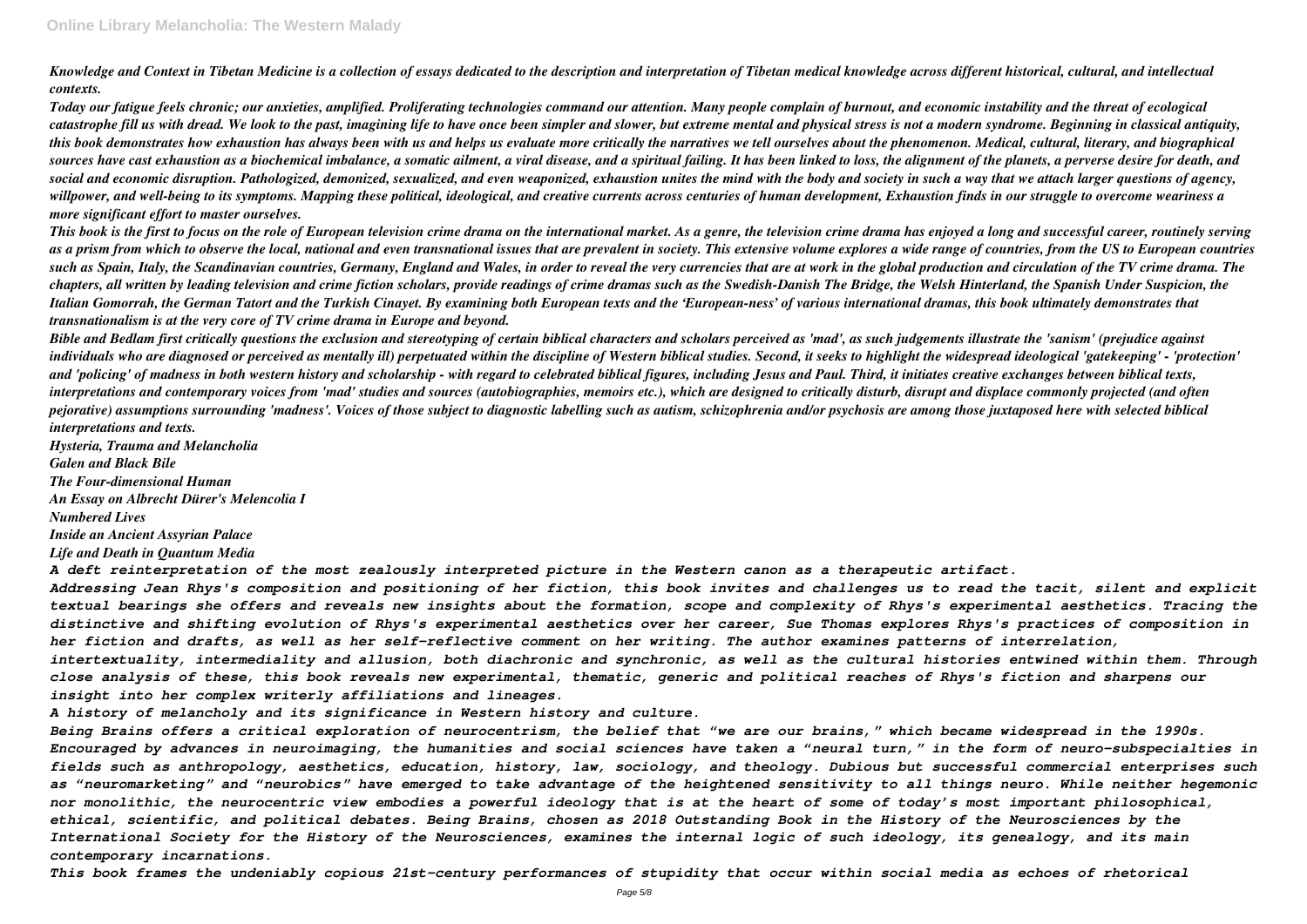### **Online Library Melancholia: The Western Malady**

*experiments conducted by humanist writers of the Renaissance. Any historical overview of humanism will associate it with copia—abundance of expression—and the rhetorical practices essential to managing it. This book argues that stupidity was and is a synonym for copia, making the humanism of which copia is a central element an inherently stupid philosophy. A transhistorical exploration of stupidity demonstrates that not only is excess still the surest way to eloquence, but it is also just the kind of spammy, speculative undertaking to generate a more generous and inventive comprehension of human and nonhuman relationships. In chapters exploring the rhetorics of memes, attack ads, public shaming blogs, clickbait and gifs, Stupid Humanism outlines the possibilities for a humanism less invested in the normative logics that enshrine knowledge, eloquence and linear development as the chief indicators of an active, articulated selfhood and more supportive of a program for queer knowledge, trivial pursuits, anti-social ethics and the curious relationships that form around and in response to abundance of expression.*

*From Beck to The Bridge The Western Malady Personal Narratives, Peripheral Theatres: Essays on the Great War (1914–18) Stupid Humanism Making the Cerebral Subject*

*The Science, History, and Meaning of Menopause*

*Rethinking the Nature of Our Woes*

*A history of legal emotions in William Blackstone's England and their relationship to justice William Blackstone's masterpiece, Commentaries on the Laws of England (1765–1769), famously took the "ungodly jumble" of English law and transformed it into an elegant and easily transportable four-volume summary. Soon after publication, the work became an international monument not only to English law, but to universal English concepts of justice and what Blackstone called "the immutable laws of good and evil." Most legal historians regard the Commentaries as a brilliant application of Enlightenment reasoning to English legal history. Loving Justice contends that Blackstone's work extends beyond making sense of English law to invoke emotions such as desire, disgust, sadness, embarrassment, terror, tenderness, and happiness. By enlisting an affective aesthetics to represent English law as just, Blackstone created an evocative poetics of justice whose influence persists across the Western world. In doing so, he encouraged readers to feel as much as reason their way to justice. Ultimately, Temple argues that the Commentaries offers a complex map of our affective relationship to juridical culture, one that illuminates both individual and communal understandings of our search for justice, and is crucial for understanding both justice and injustice today.*

*In Abolishing the Concept of Mental Illness: Rethinking the Nature of Our Woes, Richard Hallam takes aim at the very concept of mental illness, and explores new ways of thinking about and responding to psychological distress. Though the concept of mental illness has infiltrated everyday language, academic research, and public policy-making, there is very little evidence that woes are caused by somatic dysfunction. This timely book rebuts arguments put forward to defend the illness myth and traces historical sources of the mind/body debate. The author presents a balanced overview of the past utility and current disadvantages of employing a medical illness metaphor against the backdrop of current UK clinical practice. Insightful and easy to read, Abolishing the Concept of Mental Illness will appeal to all professionals and academics working in clinical psychology, as well as psychotherapists and other mental health practitioners. This interdisciplinary book explores both the connections and the tensions between sociological, psychological, and biological theories of exhaustion. It examines how the prevalence of exhaustion – both as an individual experience and as a broader socio-cultural phenomenon – is manifest in the epidemic rise of burnout, depression, and chronic fatigue. It provides innovative analyses of the complex interplay between the processes involved in the production of mental health diagnoses, socio-cultural transformations, and subjective illness experiences. Using many of the existing ideologically charged exhaustion theories as case studies, the authors investigate how individual discomfort and wider social dynamics are interrelated. Covering a broad range of topics, this book will appeal to those working in the fields of psychology, sociology, medicine, psychiatry, literature, and history.*

*A feminist media history of quantification, uncovering the stories behind the tools and technologies we use to count, measure, and weigh our lives and realities. Anglo-American culture has used media to measure and quantify lives for centuries. Historical journal entries map the details of everyday life, while death registers put numbers to life's endings. Today we count our daily steps with fitness trackers and quantify births and deaths with digitized data. How are these present-day methods for measuring ourselves similar to those used in the past? In this book, Jacqueline Wernimont presents a new media history of western quantification, uncovering the stories behind the tools and technologies we use to count, measure, and weigh our lives and realities. Numbered Lives is the first book of its kind, a feminist media history that maps connections not only between past and present-day "quantum media" but between media tracking and long-standing systemic inequalities. Wernimont explores the history of the pedometer, mortality statistics, and the census in England and the United States to illuminate the entanglement of*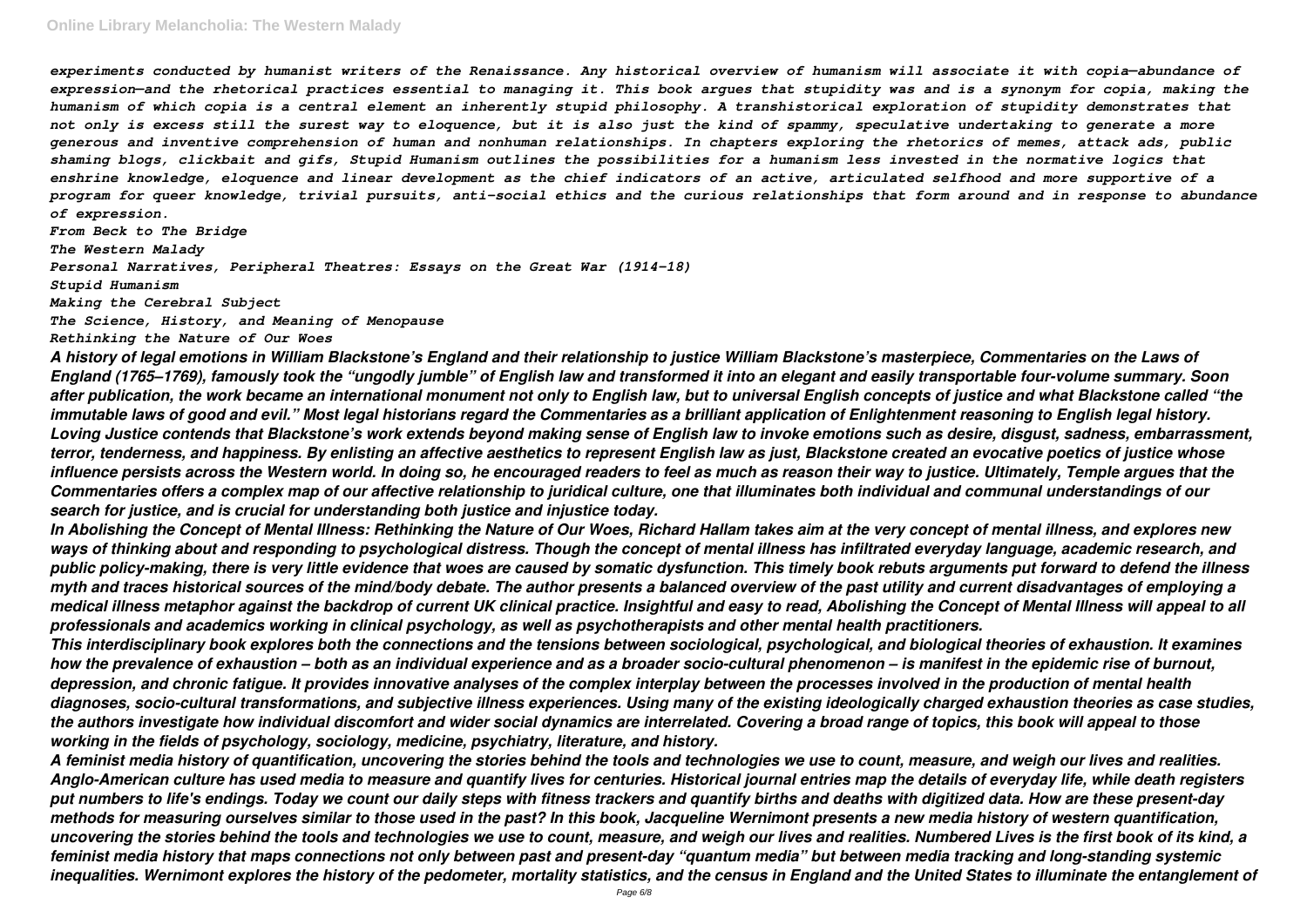*Anglo-American quantification with religious, imperial, and patriarchal paradigms. In Anglo-American culture, Wernimont argues, counting life and counting death are sides of the same coin—one that has always been used to render statistics of life and death more valuable to corporate and state organizations. Numbered Lives enumerates our shared media history, helping us understand our digital culture and inheritance.*

*This open access book maps a crucial but neglected chapter in the history of psychiatry: how was melancholia transformed in the nineteenth century from traditional melancholy madness into a modern biomedical mood disorder, paving the way for the emergence of clinical depression as a psychiatric illness in the twentieth century? At a time when the prevalence of mood disorders and antidepressant consumption are at an all-time high, the need for a comprehensive historical understanding of how modern depressive illness came into being has never been more urgent. This book addresses a significant gap in existing scholarly literature on melancholia, depression, and mood disorders by offering a contextualised and critical perspective on the history of melancholia in the first decades of psychiatry, from the 1830s until the turn of the twentieth century.*

### *Depression*

*Feminism, Psychoanalysis, and the Symbolics of Loss in Renaissance Literature Looking at Austen Henry Layard's Reconstruction Abolishing the Concept of Mental Illness Madness, Sanism, and New Testament Interpretation Discourses of Mourning in Dante, Petrarch, and Proust A History of Solitude*

This book is a collection of essays on neglected aspects of the Great War. It begins by asking what exactly was so "Great" about it, before turning to individual studies of various aspects of the war. These fall broadly into two categories. Firstly personal, micro-narratives that deal directly with the experience of war, often derived from contemporary interest in diaries and oral histories. Presenting both a close-up view of the viscerality, and the tedium and powerlessness of personal situations, these same narratives also address the effects of the war on hitherto under-regarded groups such as children and animals. Secondly, the authors look at the impact of the course of the war on theatres, often left out in reflections on the main European combatants and therefore not part of the regular iconography of the trenches in places such as Denmark, Canada, India, the Levant, Greece and East Africa.

Melancholia is a commonly experienced feeling, and one with a long and fascinating medical history which can be charted back to antiquity. Avoiding the simplistic binary opposition of constructivism and hard realism, this book argues that melancholia was a culture-bound syndrome which thrived in the West because of the structure of Western medicine since the Ancient Greeks, and because of the West's fascination with self-consciousness. While melancholia cannot be equated with modern depression, Matthew Bell argues that concepts from recent depression research can shed light on melancholia. Within a broad historical panorama, Bell focuses on ancient medical writing, especially the little-known but pivotal Rufus of Ephesus, and on the medicine and culture of early modern Europe. Separate chapters are dedicated to issues of gender and cultural difference, and the final chapter offers a survey of melancholia in the arts, explaining the prominence of melancholia - especially in literature. Jennifer Radden here provides a re-interpretation of the classic text by 17th century scholar Robert Burton, The Anatomy of Melancholy. Her new reading of Burton's essential text brings several key facets of his thought to light: the role of imagination in inciting and averting melancholy as disorder; the part played by daily habits of thought in engendering severe and incurable conditions; the multi-directional feedback loops linking feeling and thought in his model of mind; and an emphasis on symptoms and natural history in his understanding of disease. Much of Burton's account is derived from classical, medieval and renaissance writing about melancholy, yet he brought them together into something new: an account that -- while it stands in contrast to many of the assumptions of later psychology -- concurs surprisingly well with present day cognitivism. Moreover, although seventeenth century melancholy bears only a loose relationship to present day mood disorders such as depression and anxiety, on this reading the Anatomy anticipates a considerable number of findings and hypotheses associated with present day psychiatry, including its network models of depression, for example, and its emphasis on the part played by rumination and mind wandering in engendering affective disorder. Radden's new reading of a classic text should interest readers in philosophy of mind and psychiatry, clinical psychiatry and the history of medicine.

Humanity must steer its evolution. As human knowledge moves a step ahead of Darwin's theories, this book presents the emergence of human-made meta-evolution shaping our alternative futures. This novel process poses fateful challenges to humanity, which require requiation of emerging science and technology which may endanger the future of our species. However, to do so successfully, a novel 'humanity-craft' has to be developed; main ideologies and institutions need redesign; national sovereignty has to be limited; a decisive global regime becomes essential; some revaluation of widely accepted norms becomes essential; and a novel type of political leader, based on merit in addition to public support, is urgently needed. Taking into account the strength of nationalism and vested interests, it may well be that only catastrophes will teach humanity to metamorphose into a novel epoch without too high transition costs. But initial steps, such as United Nation reforms, are urgent in order to contain calamities and may soon become feasible. Being both interdisciplinary and based on personal experience of the author, this book adds up to a novel paradigm on steering human evolution. It will be of great interest to scholars and researchers of modern history, evolution sciences, future studies, political science, philosophy of action, and science and technology. It will also be of wide appeal to the general reader anxious about the future of life on Earth. Comments on the Corona pandemic add to the book's concrete significance.

How is madness experienced, treated, and represented? How might art think around – and beyond – psychiatric definitions of illness and wellbeing? Madness, Art, and Society engages with artistic practices from theatre and live art to graphic fiction, charting a multiplicity of ways of thinking critically with, rather than about, non-normative psychological experience. It is organised into two parts: 'Structures: psychiatrists, institutions, treatments', illuminates the environments, figures and primary models of psychiatric care, reconsidering their history and contemporary manifestations through case studies including David Edgar's Mary Barnes and Milos Forman's One Flew Over the Cuckoo's Nest. 'Experiences: realities, bodies, moods', promblematises diagnostic categories and proposes more radically open models of thinking in relation to experiences of madness, touching upon works such as Richard Kelly's Donnie Darko and Duncan Macmillan's People, Places, and Things. Reading its case studies as a counter-